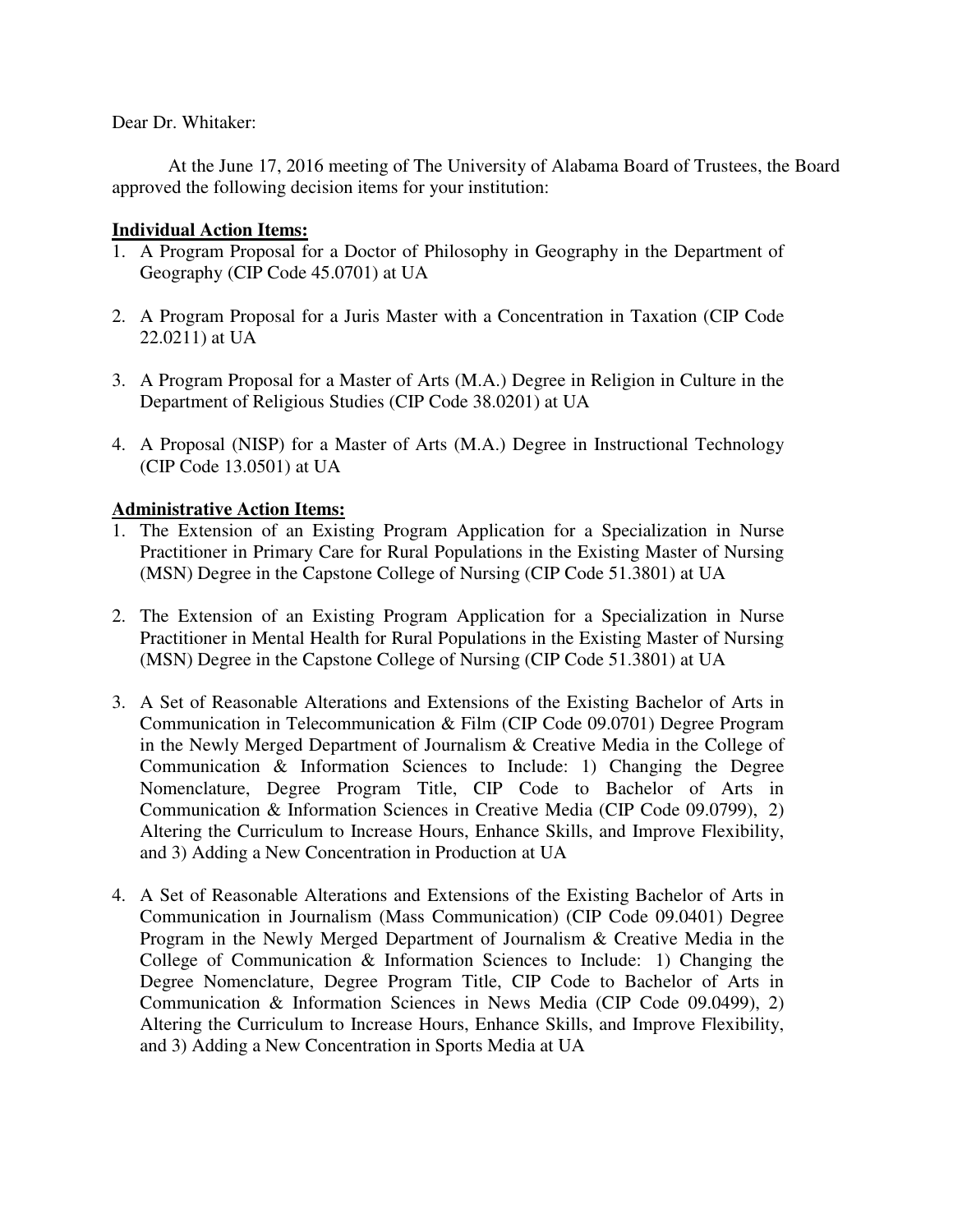- 5. Changing the Degree Program Title of the Existing Master of Arts in Journalism (Mass Communication) (CIP Code 09.0401) to the Master of Arts in Journalism (CIP Code 09.0401) in the College of Communication & Information Sciences at UA
- 6. Establishing an Integrative Center for Athletic and Sport Technology (I-CAST) at UA
- 7. The Name Change of the Blount Undergraduate Initiative to The Blount Scholars Program in the College of Arts and Sciences at UA
- 8. An Administrative Merger Between the Department of Family Medicine and the Department of Internal Medicine in the College of Community Health Sciences Creating the Department of Family, Internal, and Rural Medicine at UA
- 9. Appointment of Beverly Thorn as Professor Emerita of Psychology in the College of Arts & Sciences at UA
- 10. Appointment of Stanley L. Brodsky as Professor Emeritus of Psychology in the College of Arts & Sciences at UA
- 11. Appointment of Richard L. Rice, Jr., as Professor Emeritus of Educational Leadership in the College of Education at UA
- 12. Appointment of Daisy Arredondo Rucinski as Professor Emerita of Educational Leadership in the College of Education at UA
- 13. Appointment of Dr. Jonathan Halbesleben as the Thomas D. Russell Professor of Business Administration at UA
- 14. Appointment of Dr. Theresa Welbourne to the Will and Maggie Brooke Endowed Professorship in Entrepreneurship at UA
- 15. Appointment of Dr. Nancy Sirianni as the D. Paul Jones, Jr., and Charlene Jones Compass Bank Endowed Chair in Services Marketing at UA
- 16. Appointment of Dr. Linda Parsons to the Joe Lane Endowed Professorship in Accounting at UA
- 17. Appointment of Dr. Marilyn Valpuesta Whitman as the HealthSouth Endowed Chair in Health Care in Health Care Management at UA
- 18. Appointment of Dr. James King to the Minnie Caddell Miles-Frank A. Rose Memorial Endowed C&BA Professorship of Leadership at UA
- 19. Appointment of Mr. John Heins to the Fitzpatrick Endowed Professorship in Value Investing at UA